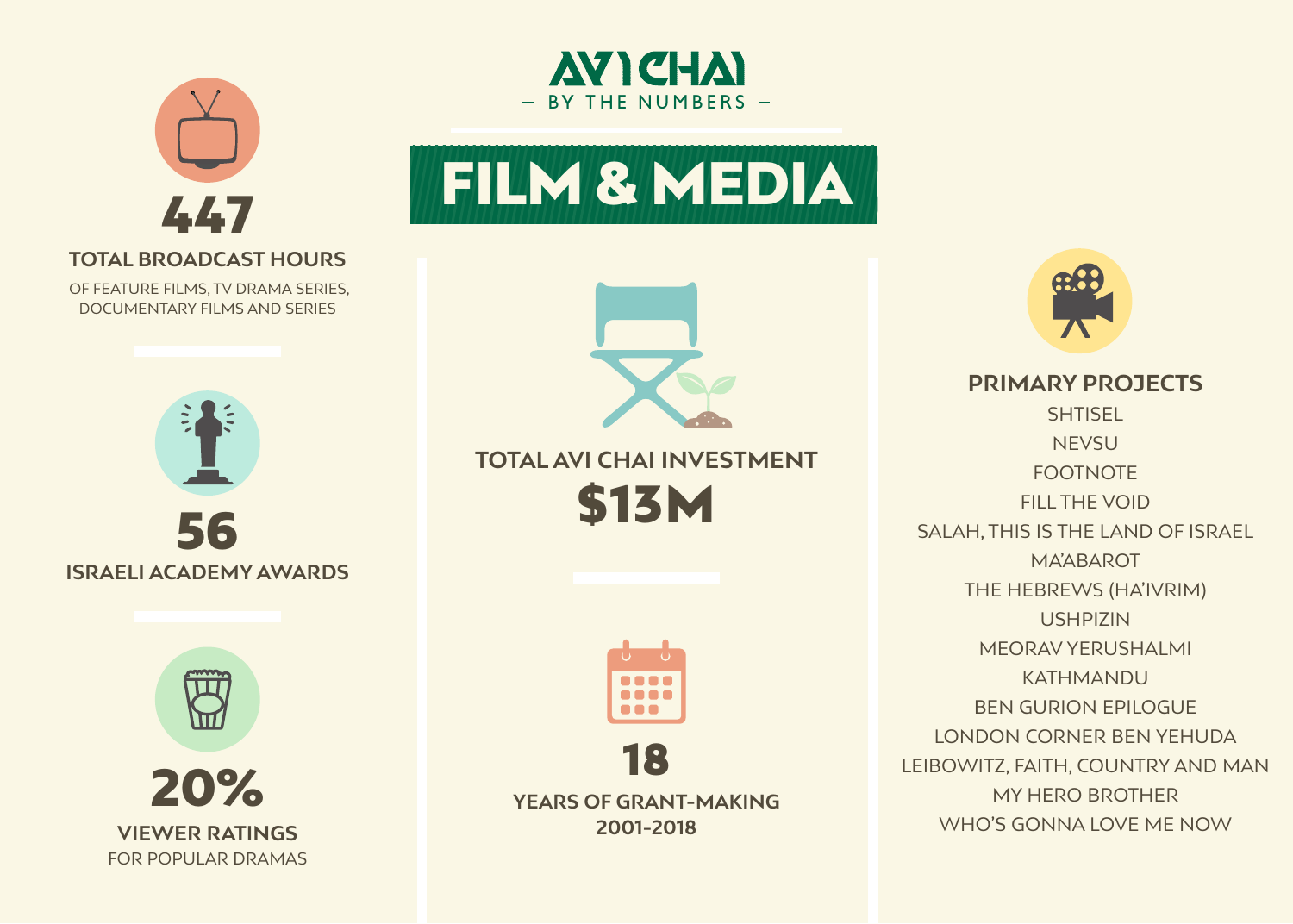



**YEARS OF GRANT-MAKING 1986-2012**



### **BEIT MORASHA**



S TRES OF STREET WARE OF GRANT-MAKING AND TRESPECTED A STREET STREET STREET STREET STREET STREET STREET STREET<br>THE STREET STREET STREET STREET STREET STREET STREET STREET STREET STREET STREET STREET STREET STREET STREET S **STUDENTS**



**SCHOOLS**

**GRADUATES**

#### **FROM 1986-2011 (\$10.4M)**



**COMMUNITY RABBIS TRAINED**

100 13,000 **OLIM AFFIRMED JEWISH STATUS** 

FROM 1997-2012 (\$8.3M)



**TZOHAR RABBIS** 



**COHORTS OF THREE-YEAR PROGRAM** 

**FROM 1999-2006 (\$1.5M)** 

# RELIGIOUS ZIONISM



## **ITOTAL AVI CHAI INVESTMENT \$24.6M**



**(M\$3.2 (2002-2012 FROM**

















**PEAK YEAR (2008)**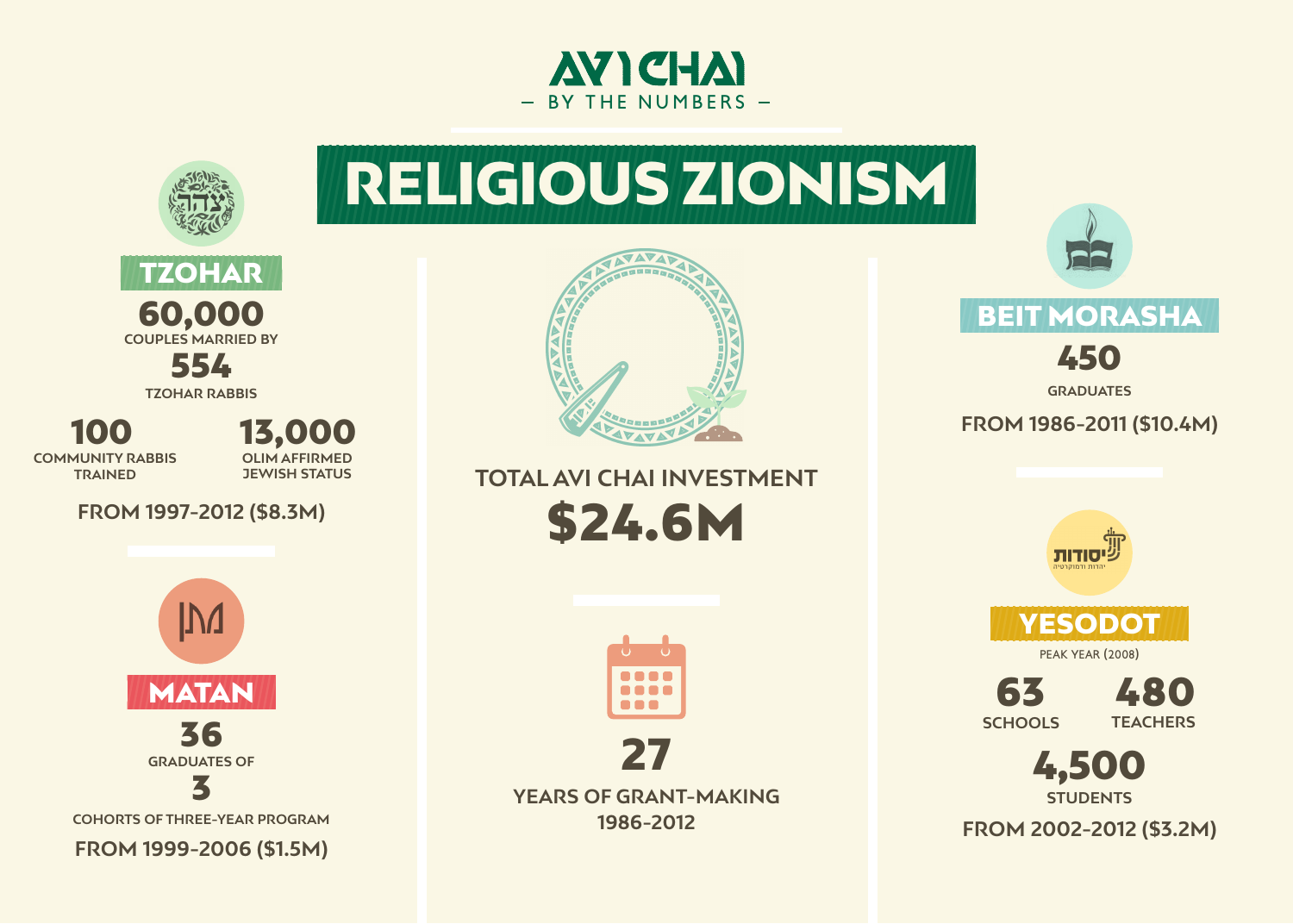



## KIBBUTZ MOVEMENT

PER ANNUM

<u>mhly</u>

112  **PROFESSIONAL AND LAY LEADERS** 

 **PROFESSIONAL AND LAY LEADERS** 

150

26 **KIBBUTZIM**

23 **MOSHAVIM**







2,500 **PARTICIPANTS**



## MOSHAV MOVEMENT

PER ANNUM

2,475 **PARTICIPANTS**

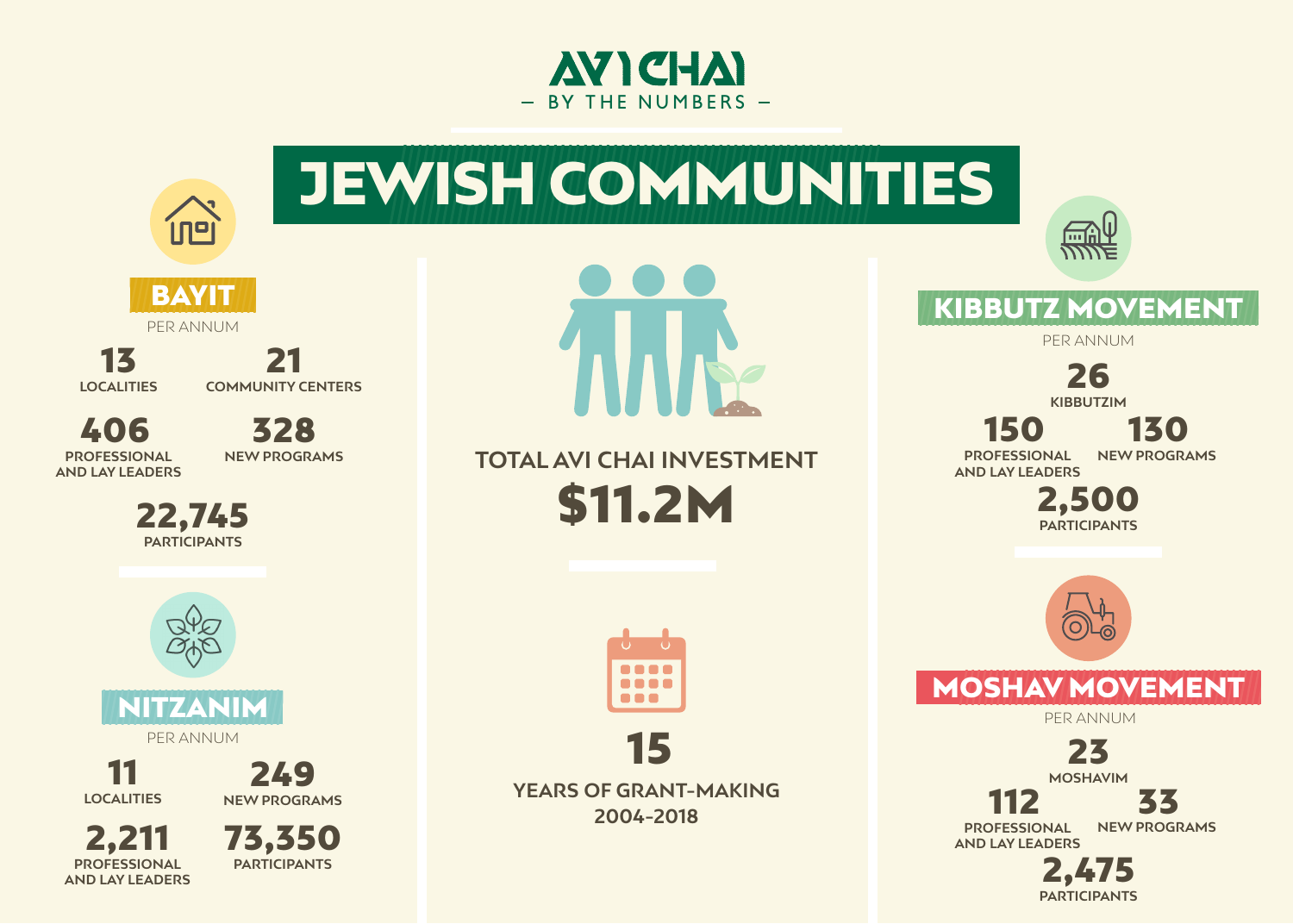



### PUBLIC CAMPAIGNS

**YEARS OF GRANT-MAKING 1996-2018**









**RELIGIOUS-SECULAR COMMUNITIES** 



















**CO-FOUNDED UMBRELLA** *ORGANIZATION FOR* **COMMUNITIES** 







### **ITOTAL AVI CHAI INVESTMENT**

**\$27.4M** 





#### **NEW RELIGIOUS-SECULAR SCHOOLS OR TRACKS FROM 2010-2018 IN**





SCHOOLS

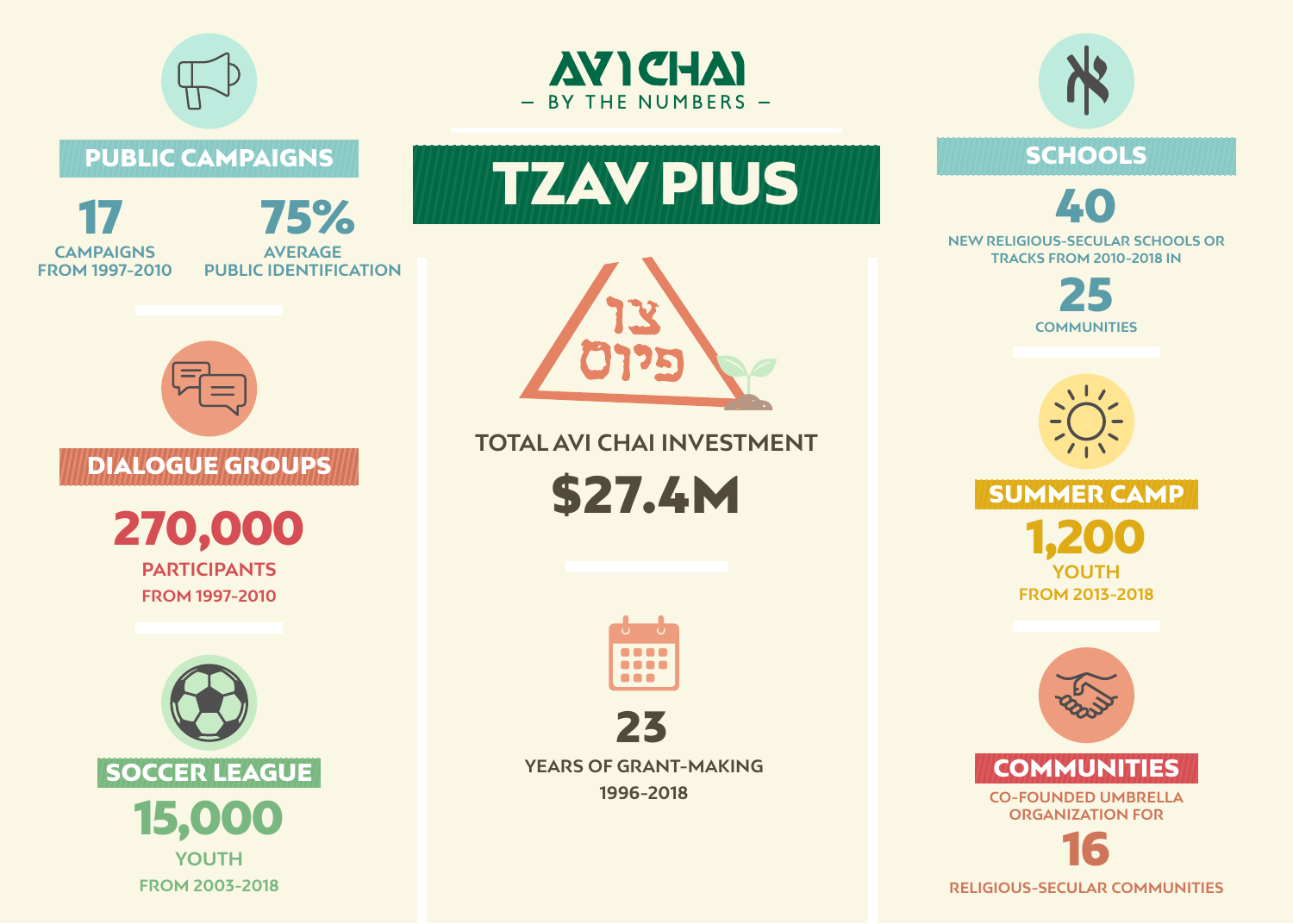





# 10

**SHIR HASHIRIM** KOHELET HAFTAROT

**PUBLICATIONS** SIDDUR AVI CHAI **PIRKEI AVOT** SEFER HA'AGGADAH YONAH **EICHA** RUTH ESTHER

**YEARS OF GRANT-MAKING 1995-2018**

#### **:Forthcoming**

# LAVICHAI LIBRARY



# **ITOTAL AVI CHAI INVESTMENT S1.2M**





**COPIES SOLD** 



#### **WEEKS ON BEST SELLER LISTS**



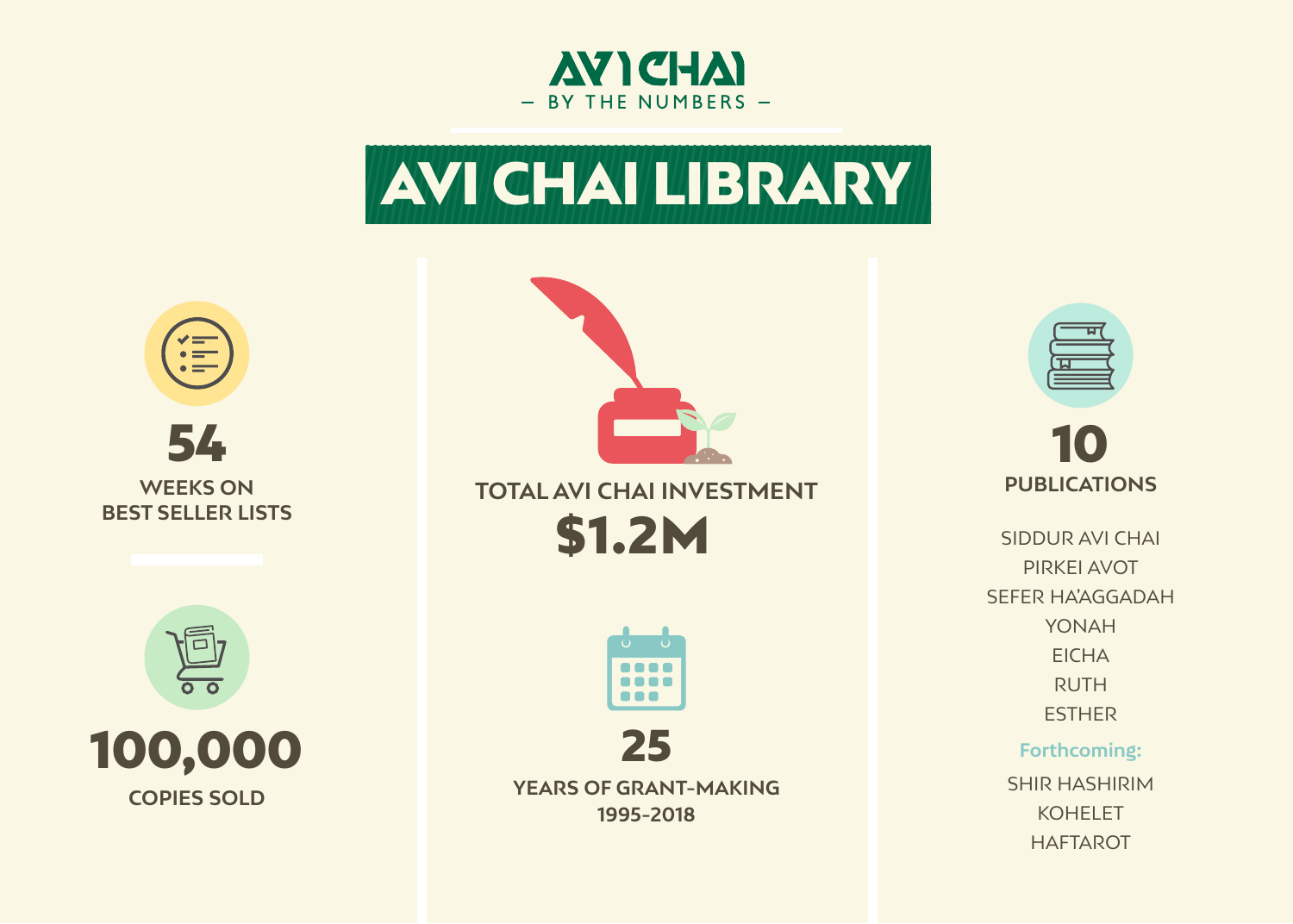



#### **PEAK PER ANNUM**

MIVCHAR ORANIM HARTMAN PARASHAT HASHAVUAH YAHALOM MORASHA MIKRANET YAD BEN ZVI BIBLE MA'ARAG HEBREW CULTURE IN TEL AVIV TARBUT.IL **CIVICS WEBSITE OTZAROT** 

**YEARS OF GRANT-MAKING 3.1 M**<br>THE STARS OF GRANT-MAKING<br>THE STARS OF GRANT-MAKING **1991-2018**

## **AVICHAI** - BY THE NUMBERS -

**IN LEADERSHIP ROLES GRADUATES 2000-2017 FROM**





93 266 **SCHOOLS GRADUATES**









### **PRIMARY PROJECTS**

**REVIVIM**

# SCHOOLS



# **ITOTAL AVI CHAI INVESTMENT \$41.1M**

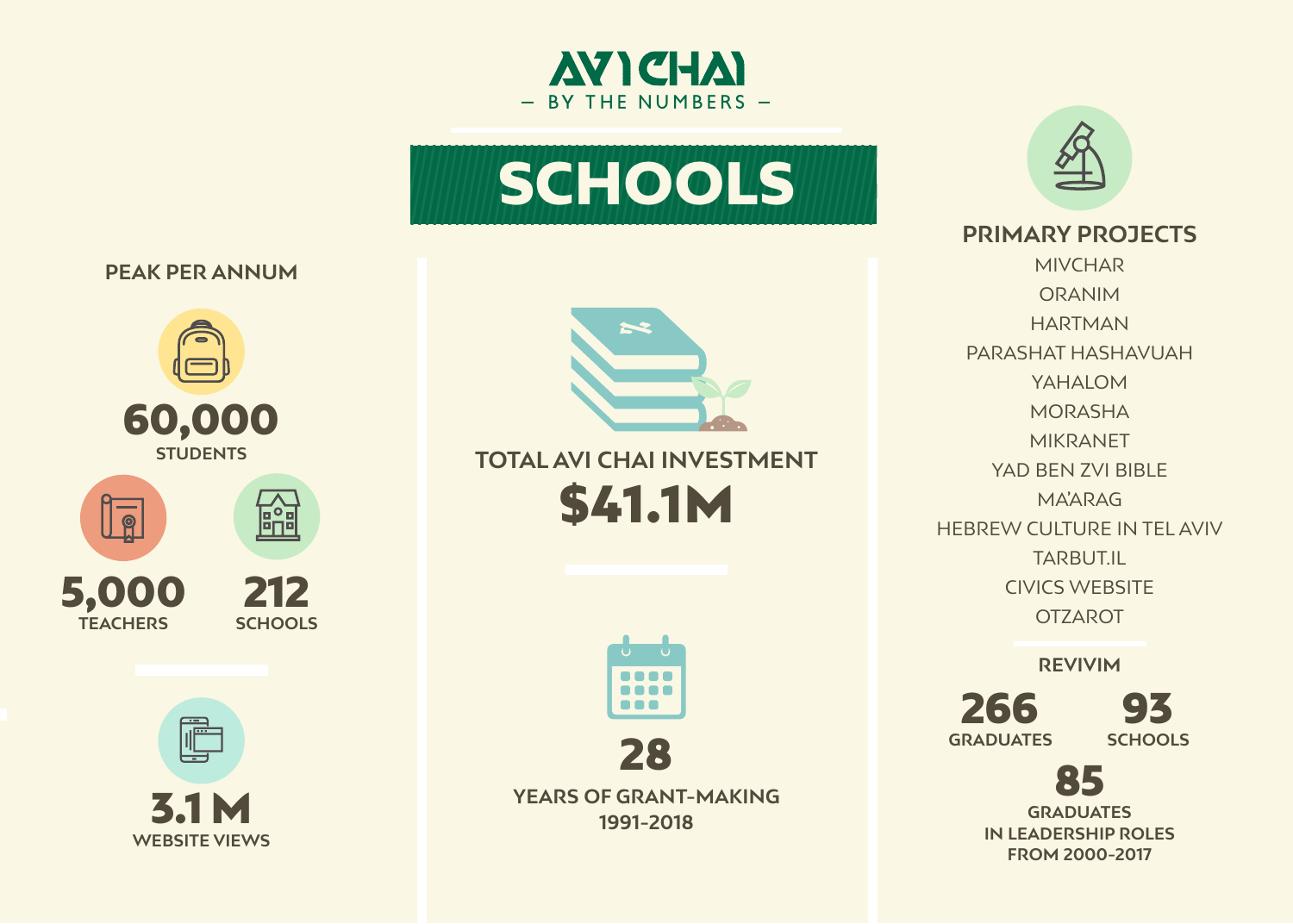



#### **PEAK PER ANNUM**







**YEARS OF GRANT-MAKING 1992-2018**



**PRIMARY PROJECTS** ELUL KOLOT ALMA MIMIZRACH SHEMESH MELTON MINI-SCHOOL BAMIDBAR **TEHUDA** MIDRESHET **SUGIYA** 



# BATEINIDRASH



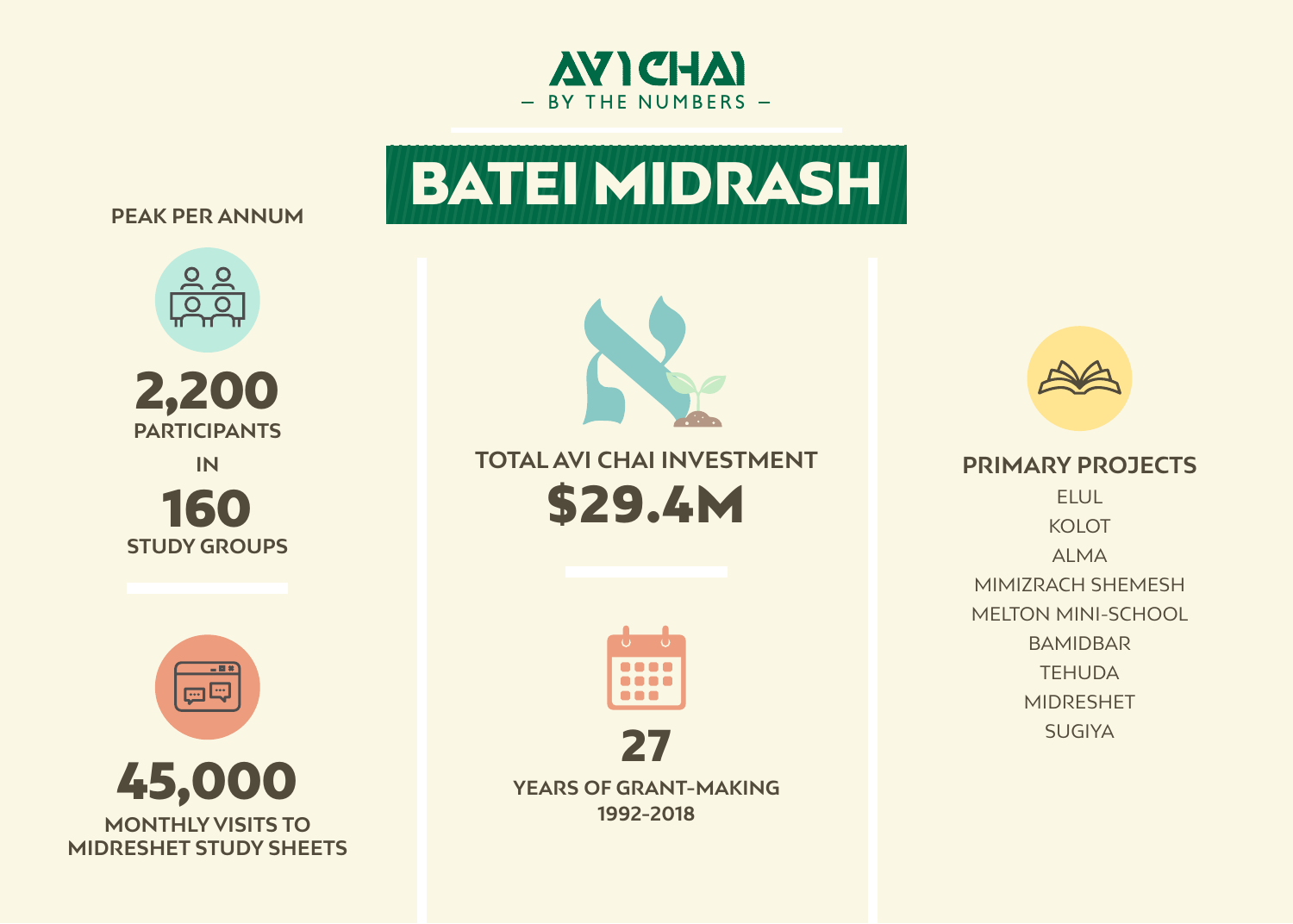

# DEVELOPING THE FIELD OF ISRAELI JEWISH RENEWAL

### **MATCHING GRANT PROGRAMS**









**BENEFICIARY ORGANIZATIONS** 





**YEARS OF GRANT-MAKING** 27 **1992-2018**













**ITOTAL AVI CHAI INVESTMENT S13.5M** 

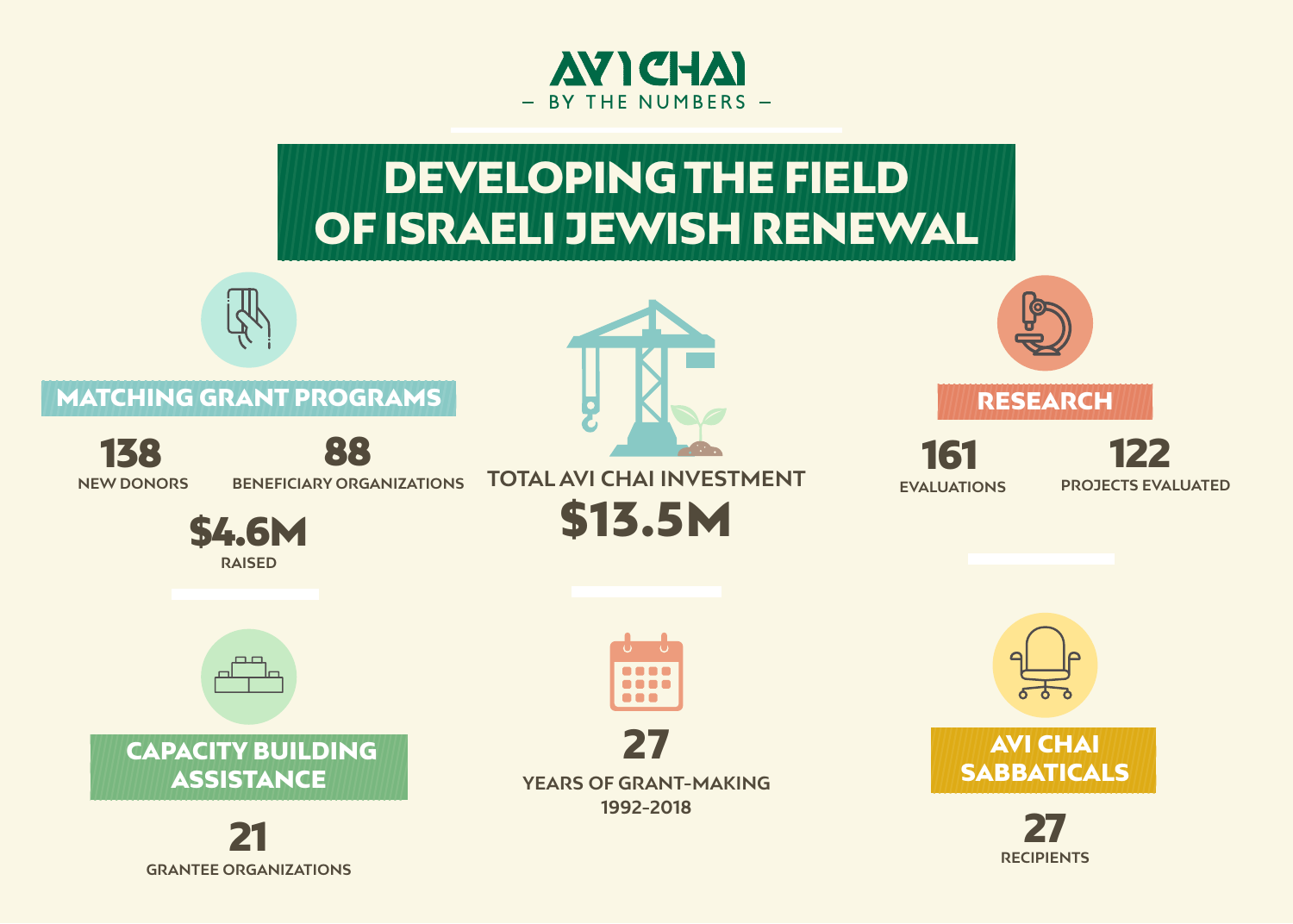



**Alexander** 



20,000 **TOTAL GRADUATES 1999-2018 FROM** 



**YEARS OF GRANT-MAKING 1999-2018**



## SHNAT SHERUT

PEAK PER ANNUM









## YOUTH MOVEMENTS

PEAK PER ANNUM











PEAK PER ANNUM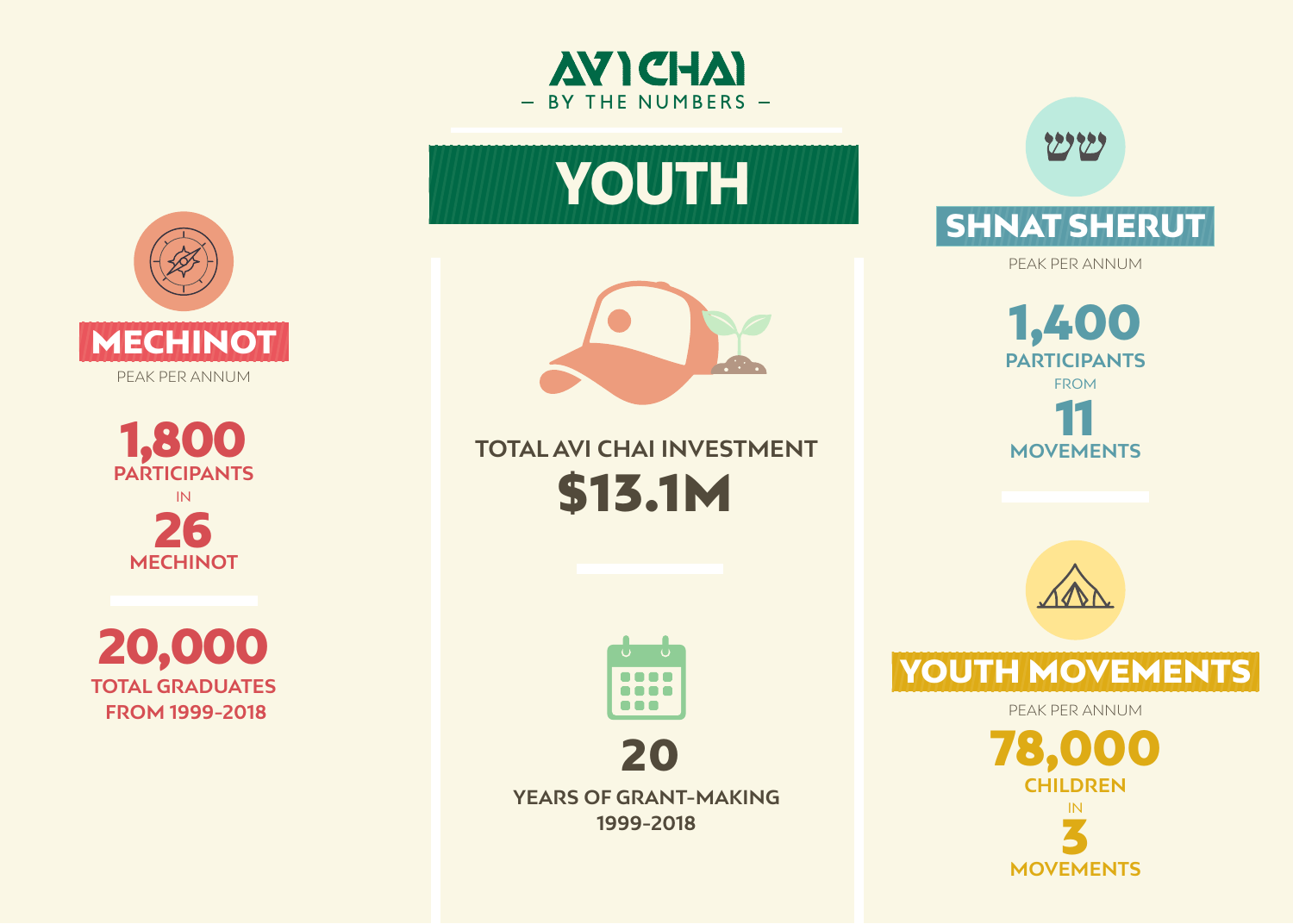





**VISITED PAGES VISITED** 



# **ITOTAL AVI CHAI INVESTMENT** \$9.6M













**PRIMARY PROJECTS** MIKRANET PIYYUT WEBSITE **JEWISH LEXICON** TARBUT.IL **ZUSHA** SEFER HA'AGGADA ONLINE MIDRESHET 929 **JEWISH ENCYCLOPEDIA IN RUSSIAN**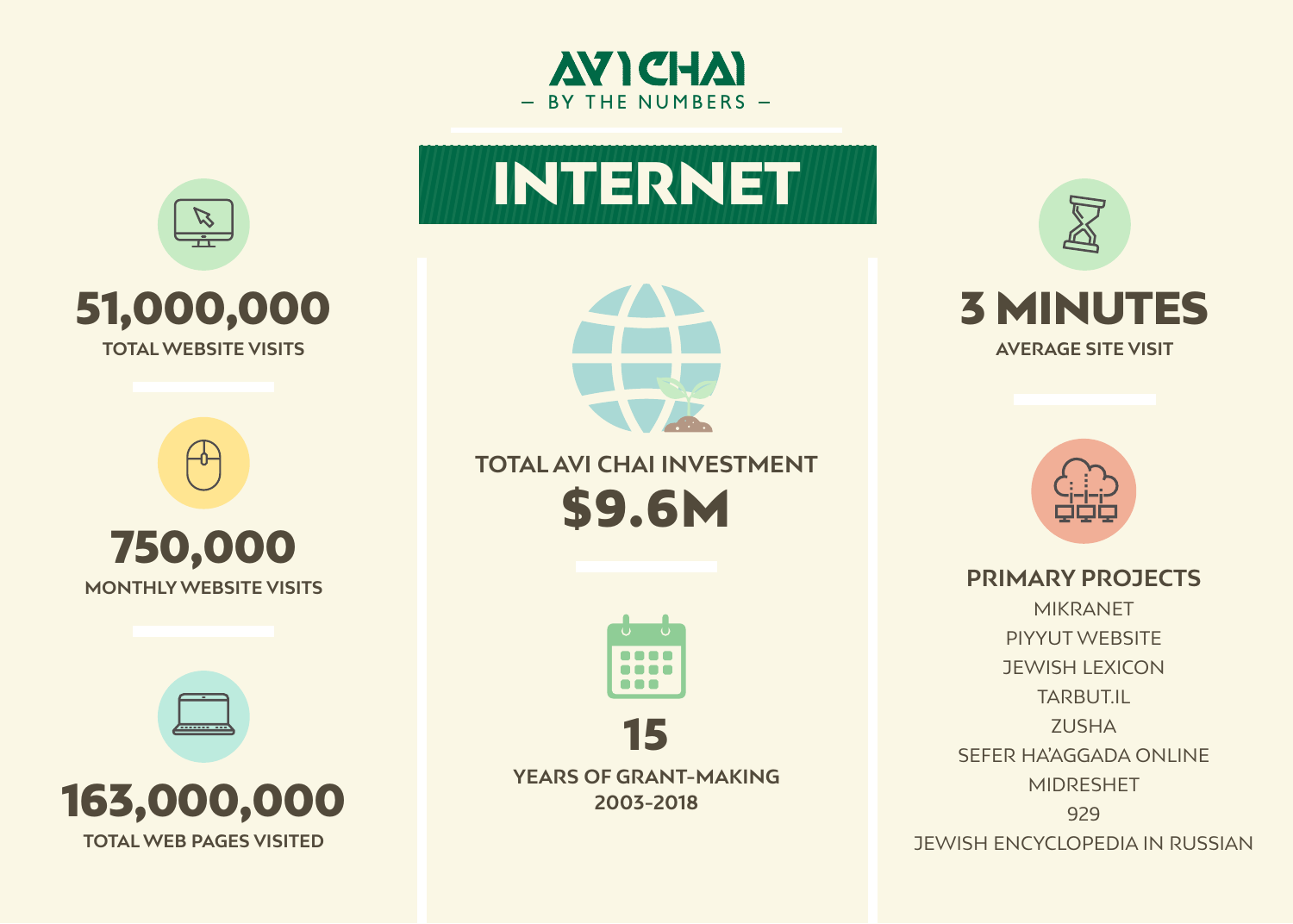

# TOTAL GRANTS 1986-2018

### **GRANTS PER STRATEGIC AREA: 1986-2018**







NOTE: The data above do not include \$63M to BAC from 2006-2018